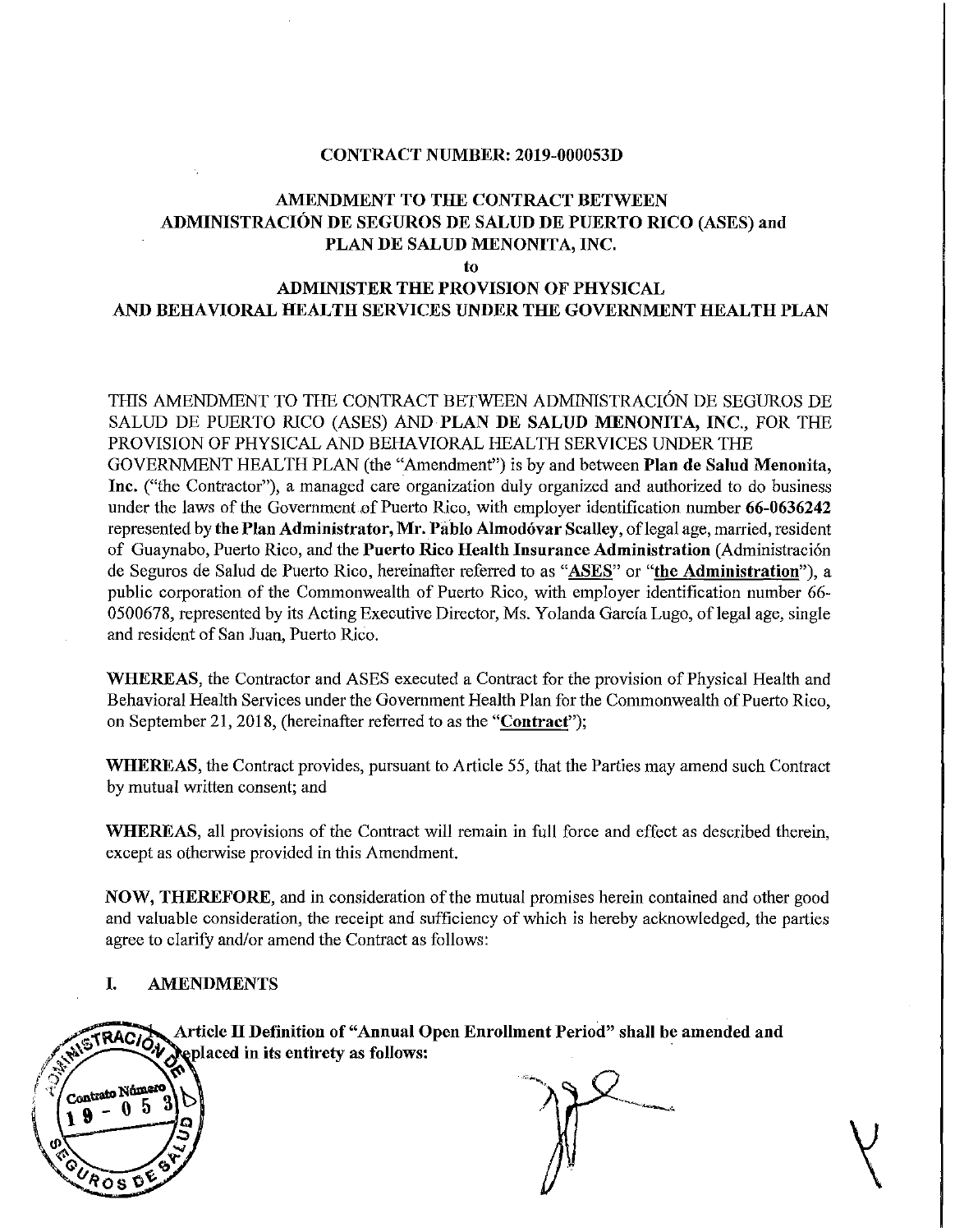Annual Open Enrollment Period: The annual period of forty-five (45) Calendar Days from November 1 through December 15 during which Enrollees have one (1) opportunity to select a different Contractor, without cause.

- 2. Immediately following Section 5.3.10, a new Section 5.3.11 shall be inserted stating as follows:
	- 5.3.11 If an Enrollee's Effective Date of Disenrollment occurs during an inpatient hospital admission, the Contractor the Enrollee was enrolled with on the date of admission (for purposes of this section, the "disenrolling Contractor") is responsible for covered inpatient facility and professional services associated with the inpatient hospital admission. This responsibility continues from the date of admission until the date the Enrollee is discharged from the inpatient stay. The disenrolling Contractor shall not request and/or require that the disenrolled Enrollee be discharged from the inpatient facility for transfer to another inpatient facility. Should a discharge and transfer to another inpatient facility be medically necessary, the disenrolling Contractor shall notify the treating providers to work with the Enrollee's new Contractor to facilitate the discharge, transfer, and authorization of services as needed. The Enrollee's new Contractor is responsible for coordinating delivery of care pursuant to this Contract once discharge has occurred, including any subsequent professional services and shall work with the inpatient facility to facilitate discharge planning and authorize services as necessary.
- 3. Immediately following Section 7.7.11.8, a new Section 7.7.11.9 shall be inserted stating as follows:

7.7.11.9 Nutritional supplements for adults with PKU when medically necessary;

4. Section 7.7.11.9 shall be redesignated as section 7.7.11.10 and all subsections are redesignated accordingly in sequential order (i.e., subsection 7.7.11.9.1 shall be redesiguated as 7.7.11.10.1., et seq). Section 7.7.11.10 shall be redesignated as section 7.7.11.11. Section 7.7.11.11 shall be redesignated as section 7.7.11.12. Section 7.7.11.12 shall be redesignated as section 7.7.11.13. Section 7.7.11.13 shall be resdesignated as section 7.7.11.14. Section 7.7.11.14 shall be redesignated as section 7.7.11.15 and all subsections are redesignated accordingly in sequential order (i.e., subsection 7.7.11.14.1 shall be redesignated as 7.7.11.15.1., et seq).

STRACION Contrato Número  $0<sub>5</sub>$ የos v

Section 7.7.11.14.15, redesignated as section 7.7.11.15.15 shall be amended and replaced in its entirety as follows:

 $\bigwedge$ 

7.7.11.15.15 Multiple Sclerosis and Amiotrophic Lateral Sclerosis (ALS);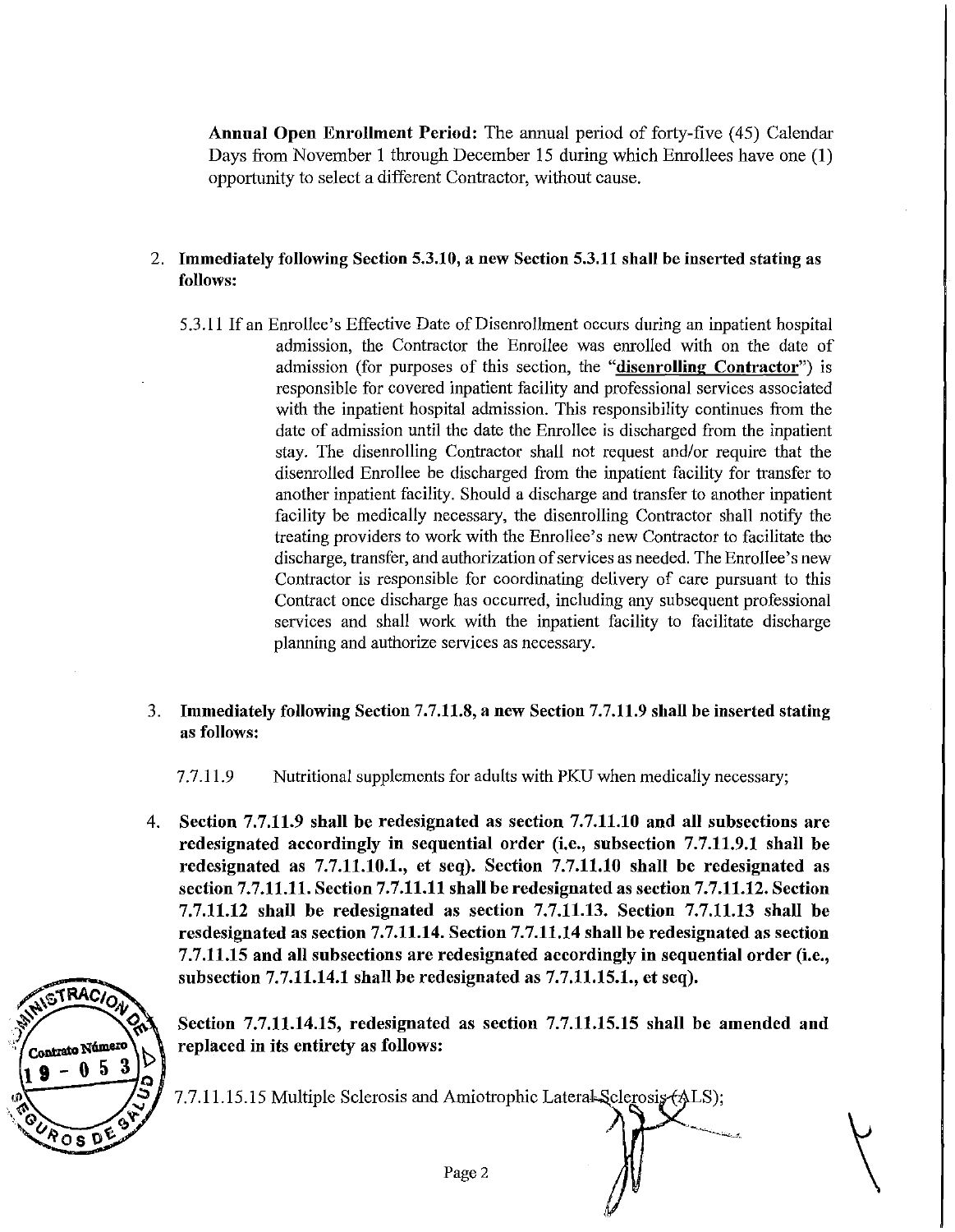### 6. Immediately following section 7.7.11.14.16, redesignated as 7.7.11.15.16, a new Section 7.7.11.15.17 shall be inserted stating as follows:

7.7.11.15.17 Effective upon issuance of mandated and uniform protocol, Albinism.

- 7. Section 7.7.11.15 shall be redesignated as 7.7.11.16.
- 8. Immediately following Section 10.1.5., a new Section 10.1.5.1 shall be inserted stating as follows:
- 10.1.5.1 The Contractor shall ensure that facilities subject to the federal emergency preparedness requirements as conditions of participation in Medicare and Medicaid are compliant with such requirements. A facilities' certification of compliance for Medicare participation is sufficient for purposes of Medicaid participation. The impacted facilities and requirements are specified in Appendix Z of CMS' State Operations Manual, available at https://www.cms.gov/Medicare/Provider-Enrollment-and-Certification/SurveyCertEmergPrep/Downloads/Advanced-Copy-SOMAppendix-Z-EP-IGs.pdf.

#### 9. Section 10.2.2.1 shall be amended and replaced in its entirety as follows:

10.2.2.1 The Contractor shall develop a training curriculum for Providers consisting of twenty (20) hours per year divided into five (5) hours per quarter. The curriculum shall be submitted to ASES for review and prior written approval according to the timeframe specified in Attachment 12 to this Contract. ASES shall have the right to make recommendations or request coverage of specific topics for inclusion in the curriculum. The Contractor is obligated to offer twenty (20) hours per year of Provider training of which fifteen (15) hours shall be considered mandatory at least every two (2) years. Trainings may be coordinated and provided jointly with other Plan Vital contractors. Provider participation lists shall be shared with other Plan Vital contractors, and all mandatory training hours taken by Providers with other Plan Vital contractors shall be accepted by Contractor as meeting the requirements of this section. The curriculum will focus on topics of importance to professional practice and Plan Vital requirements and participating Providers should be encouraged to attend trainings. The curriculum shall include a description of how the Contractor will educate Providers on Contract requirements and shall also include, at a minimum:

#### 10. Section 13.6.2 shall be amended and replaced in its entirety as follows:

The Contractor shall employ a methodology and sampling process prior approved  $\oint$ ASES to verify with its Enrollees on a monthly basis whether services billed to the Contractor by Providers were actually received. The methodology and sampling

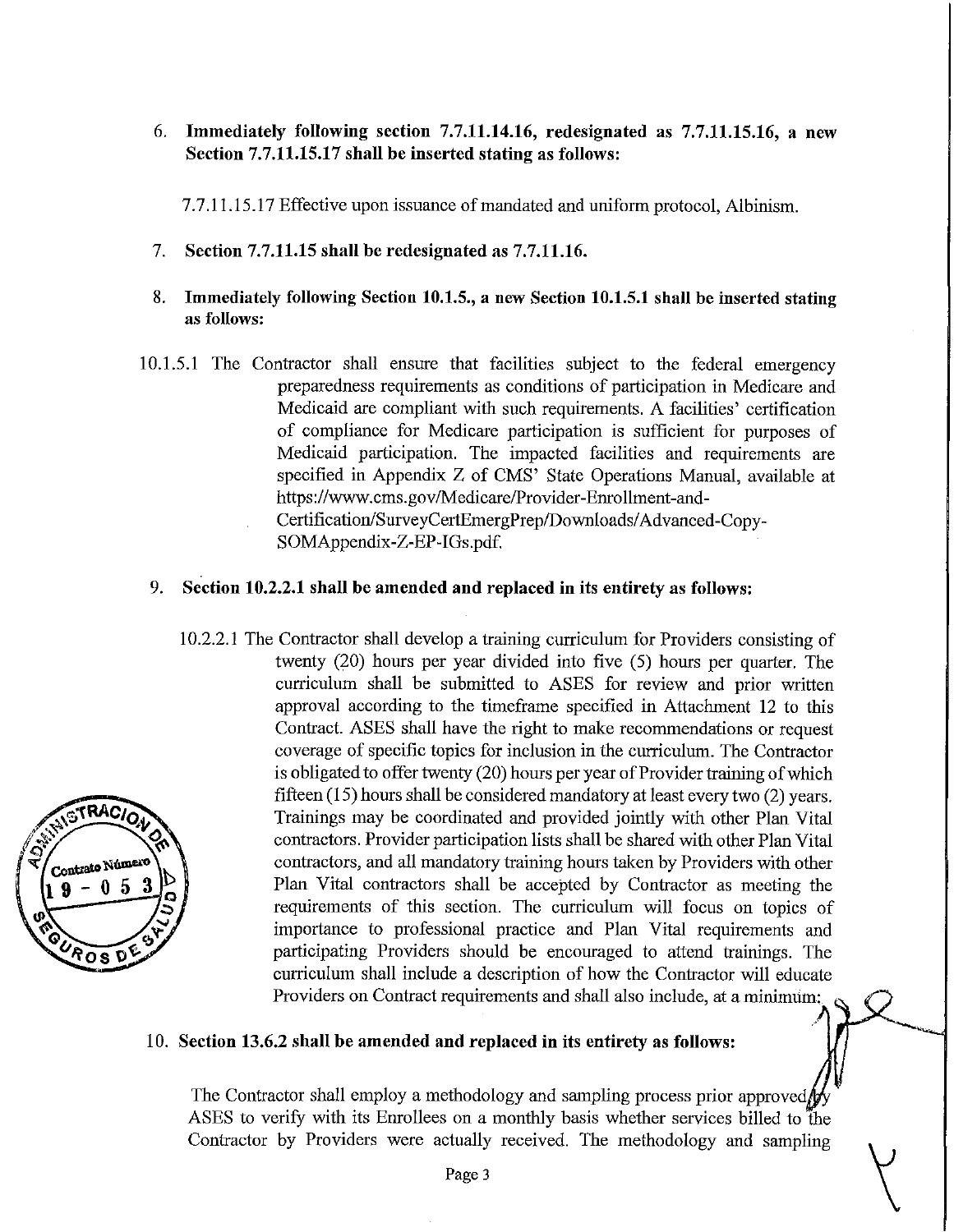process shall include criteria for identifying "high-risk" services and Provider types. A methodology and sampling process that must be employed by the Contractor on a monthly basis is the use of explanation of benefits for the sample of emollees within forty-five (45) Calendar Days of payment of claims. Verification that services were received based on explanation of benefits may occur by mail or by phone.

## II. Section 18.1.11 shall be amended as follows:

18.1.11 Unless otherwise specified in the Reporting Guide issued by ASES or this Contract, the Contractor shall submit all reports to ASES, according to the schedule below:

## 12. The table in Section 18.1.11 pertaining to the due date for Annual Report deliverables is amended and replaced in its entirety as follows:

Ninety (90) Calendar Days after the end of Puerto Rico's Fiscal Year.

# Section 21.4 shall be amended and replaced in its entirety as follows:

1.4 The PMPM Payments shall be negotiated for every rating period covered by the Contract (namely from November 1,2018 to October 31,2019, November 1, 2019 to June 30, 2020, and July 1, 2020 to September 30, 2021). Any increase in the PMPM Payment shall be subject to ASES's determination that the proposed new amount if actuarially sound.

# 14. A new Section 21.4.1 shall be inserted under the existing Section 21.4 as follows:

21.4.1 Notwithstanding anything to the contrary in this Agreement, because the parties have not completed the revision of the PMPM Payments by the expiration of the current rating period which ends on October 31, 2019 (the "Expired Rating Period") such that the new rating period must commence without updated PMPM Payments, then the following shall occur:

- (a) ASES shall continue to pay Contractors at the PMPM Payment rates that existed during the Expired Rating Period;
- (b) As soon as practicable, but in no event more than fifteen (15) days following the expiration of the Expired Rating Period, the parties shall complete in good faith the review of updated PMPM Payments (the "Updated PMPM Payments").
- (c) Following agreement upon Updated PMPM Payments, the parties shall execute an amendment to Attachment 11 of the Contract setting forth the Updated PMPM ~-\_.~=-' Payments. Such amendment and the Updated PMPM Payments shall be effective

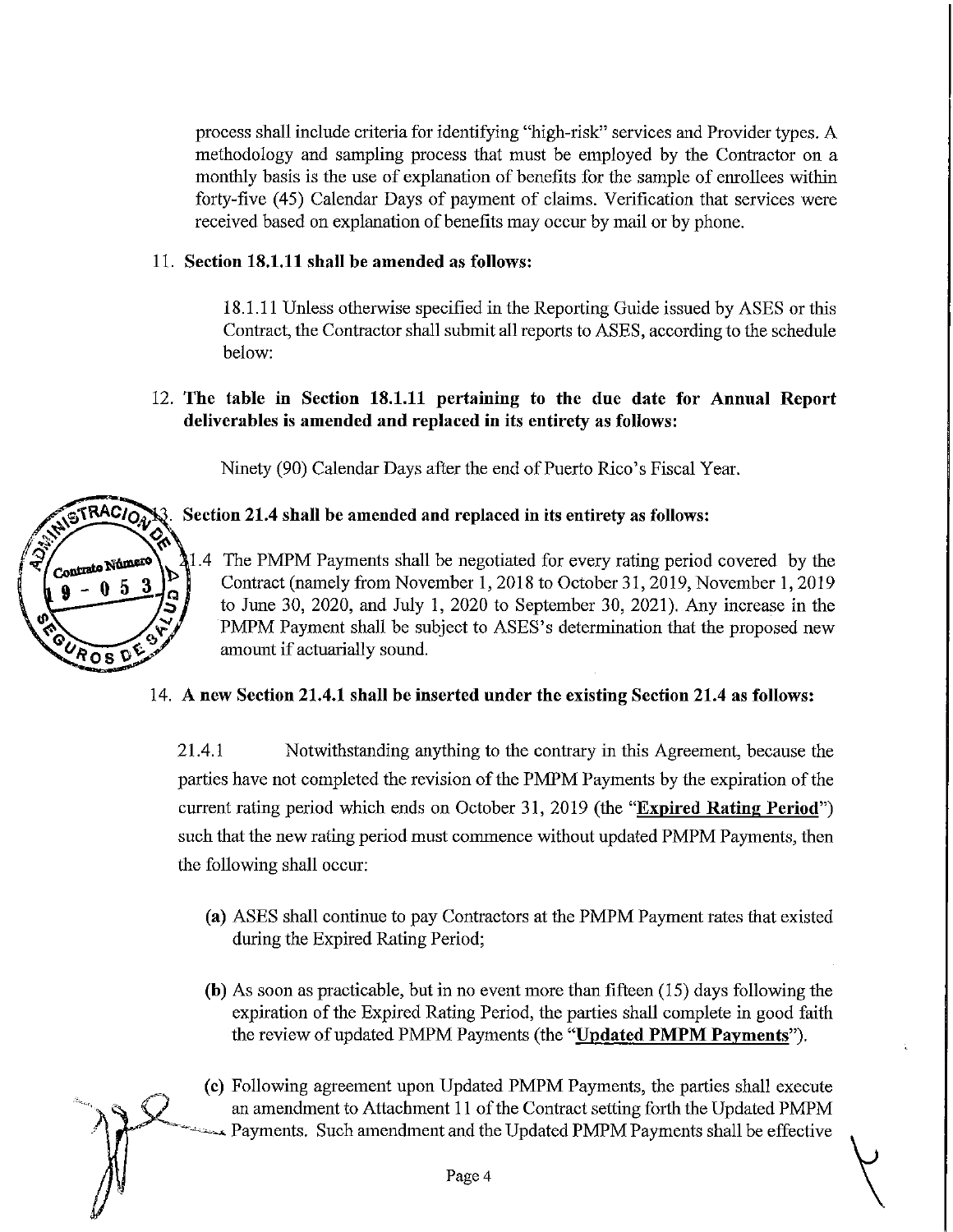as ofNovember 1,2019 as ifthe Updated PMPMPayments had been agreed upon at the expiration of the Expired Rating Period, *provided that*,

- (1) Notwithstanding the foregoing, because Updated PMPM Payment rates are subject to CMS and FOMB approval, ASES will continue to pay Contractors at the PMPM Payment rates that existed during the Expired Rating Period until such time as CMS and the FOME have approved the Updated PMPM Payments, and;
- (2) within thirty (30) calendar days following CMS' and the FOMB's approval of Updated PMPM Payment rates, the Parties shall begin to reconcile any difference between (i) PMPM Payments that ASES made to Contractors after the Expired Rating Period and (ii) Updated PMPM Payment rates.

### 15. Section 22.2.1 shall be amended and replaced in its entirety as follows:

22.2.1 The Contractor shall report a Medical Loss Ratio (MLR) and related data, including the data on the basis of which ASES will determine the compliance of the Contractor with the Medical Loss Ratio Requirement, as required under 42 CFR 438.8(k) for each MLR reporting year. Such reporting shall be provided to ASES no later than ten  $(10)$  months following the close of the MLR reporting year.

#### 16. Section 23.3.4 shall be amended and replaced in its entirety as follows:

23.3.4 The Contractor's stop-loss responsibility shall not be transferred to a PMG unless the PMG and the Contractor expressly agree in writing to the PMG's assuming this risk. In this event, Contractor shall accept stop-loss insurance and reinsurance obtained from a third party, and shall not obligate the PMG to utilize insurance provided by the Contractor.

### II. RATIFICATION

All other terms and provisions of the original Contract, as amended by Contracts Number 2019-000053 and C, and of any and all documents incorporated by reference therein, not specifically deleted or modified herein shall remain in full force and effect. The Parties hereby affirm their respective undertakings and representations as set forth therein, as ofthe date thereof. Capitalized terms used in this Amendment, if any, shall have the same meaning assigned to such terms in the Contract.

#### III. EFFECT; CMS APPROVAL

The Parties agree and acknowledge that:

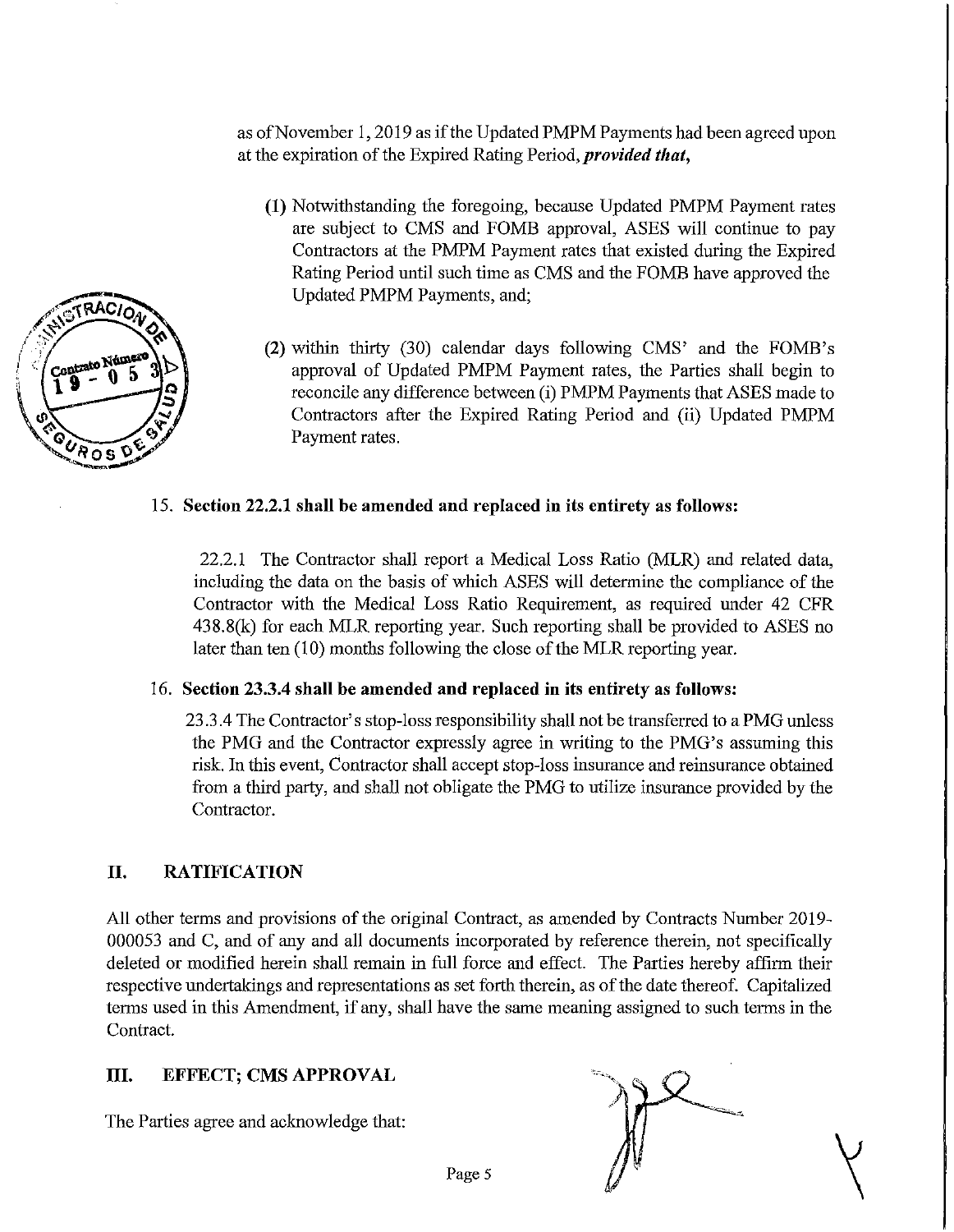A. This Amendment, including any attachments, is subject to approval by the United States Department of Health and Human Services Centers for Medicare and Medicaid Services ("CMS"), and ASES shall submit this Amendment for CMS approval.

#### **IV. AMENDMENT EFFECTIVE DATE**

Contingent upon approval of CMS, this Amendment shall become effective **November 1, 2019** (the **"Amendment Effective Date"),** and remain in effect throughout the term ofthe Contract.

### **V. ENTIRE AGREEMENT**

This Amendment constitutes the entire understanding and agreement ofthe Parties with regards to the subject matter hereof, and the parties by their execution and delivery of this Second Amendment to the Contract hereby ratify all of the terms and conditions of the Contract, as amended by Contract Number 20l9-000053A, Band C, and as supplemented by this Agreement.

The Parties agree that ASES will be responsible for the submission and registration of this Amendments in the Office of the Comptroller General of the Commonwealth, as required under law and applicable regulations.



**LEGAL DEPARiMENl'**  $0C1$  3 T to  $M_{\odot}$ **REI/IEWE.D &.** APP·~t/ED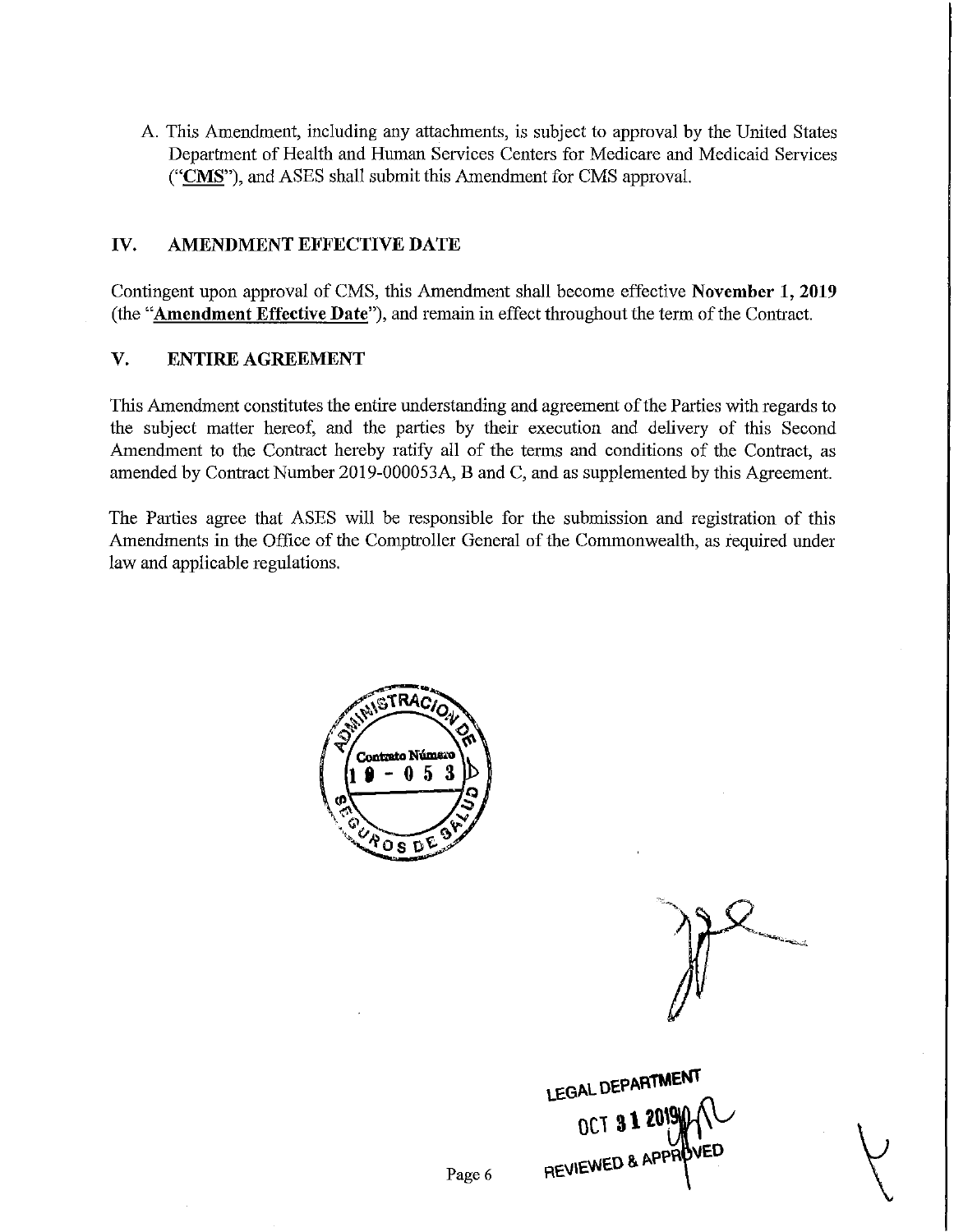ACKNOWLEDGED BY THE PARTIES by their duly authorized representatives on this 31<sup>st</sup> day of October, 2019.

# **SEGUROS DE SALUD DE PUERTO RICO (ASES)**

Ms. Yolanda Garcia Lugo Acting Executive Director EIN: 66-0500678

 $\overline{\phantom{a}}$ 

Date

**PI DE SALUD MENONITA, INC.** 

Mr. Pablo Almodovar-Scalley, Plan Administrator EIN:  $66 - 0636242$ 

October 31, 2019 Date

Account No. 256-5325 to 5330



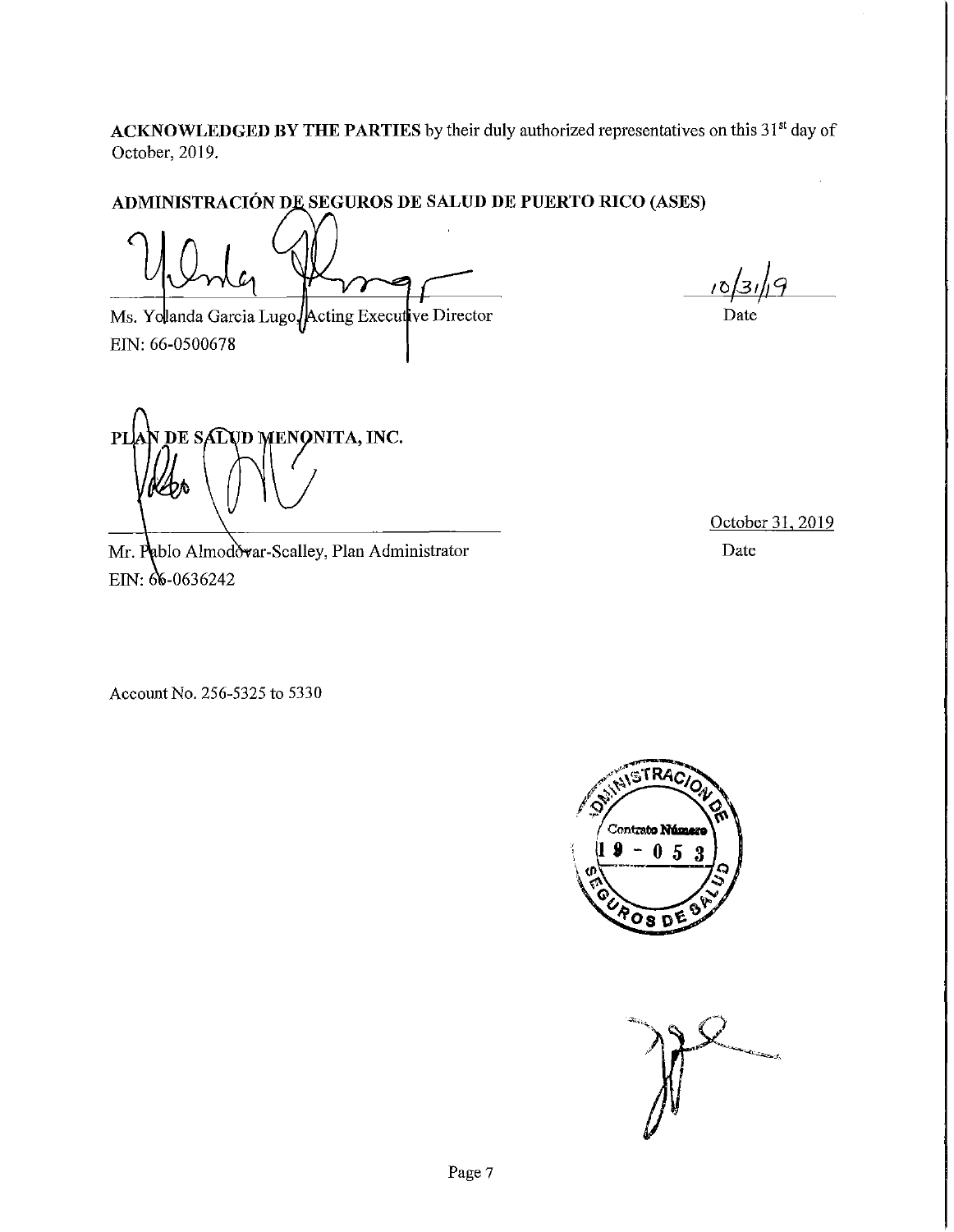

October 30, 2019

# **Contractor Certification Requirement**

The following certification is provided to the Financial Oversight and Management Board by Plan de Salud Menonita, Inc. regarding the Managed Care Contract submitted by the Puerto Rico Health Insurance Administration (ASES for its Spanish Initials) for Plan Vital:

1. The contractor's subcontractor(s) in connection with the contract (are) the following: Please see Attachment A.

2. Neither the contractor nor any of its owners, partners, directors, officials or employees, have agreed to share or give a percentage of the contractor's compensation under the contract to, or otherwise compensate, any third party, whether directly or indirectly, in connection with the procurement, negotiation, execution or performance of the contract.

3. To the best knowledge of the signatory (after due investigation), no person has unduly intervened in the procurement, negotiation or execution of the contract, for its own benefit . or that of a third person, in contravention of applicable law.

4. To the best knowledge of the signatory (after due investigation), no person has: (i) offered, paid, or promised to pay money to; (ii) offered, given, or promised to give anything of value to; or (iii) otherwise influenced any public official or employee with the purpose of securing any advantages, privileges or favors for the benefit of such person in connection with the contract (such as the execution of a subcontract with contractor, beneficial treatment under the contract, or the written or unwritten promise of a gift, favor, or other monetary or non-monetary benefit).

5. Neither the contractor, nor any of its owners, partners, directors, officials or employees or, to the best of its knowledge (after due investigation), its representatives or subcontractors, has required, directly or indirectly, from third persons to take any action with the purpose of influencing any public official or employee in connection with the procurement, negotiation or execution of the contract.

6. As used herein, the term "contract" is inclusive of any amendments, modifications or extensions, and the term "owner" shall mean any person or entity with more than a ten percent (10%) ownership interest in the contractor.

I Gordially

Pablo Almodóvar Scalley Plan Administrator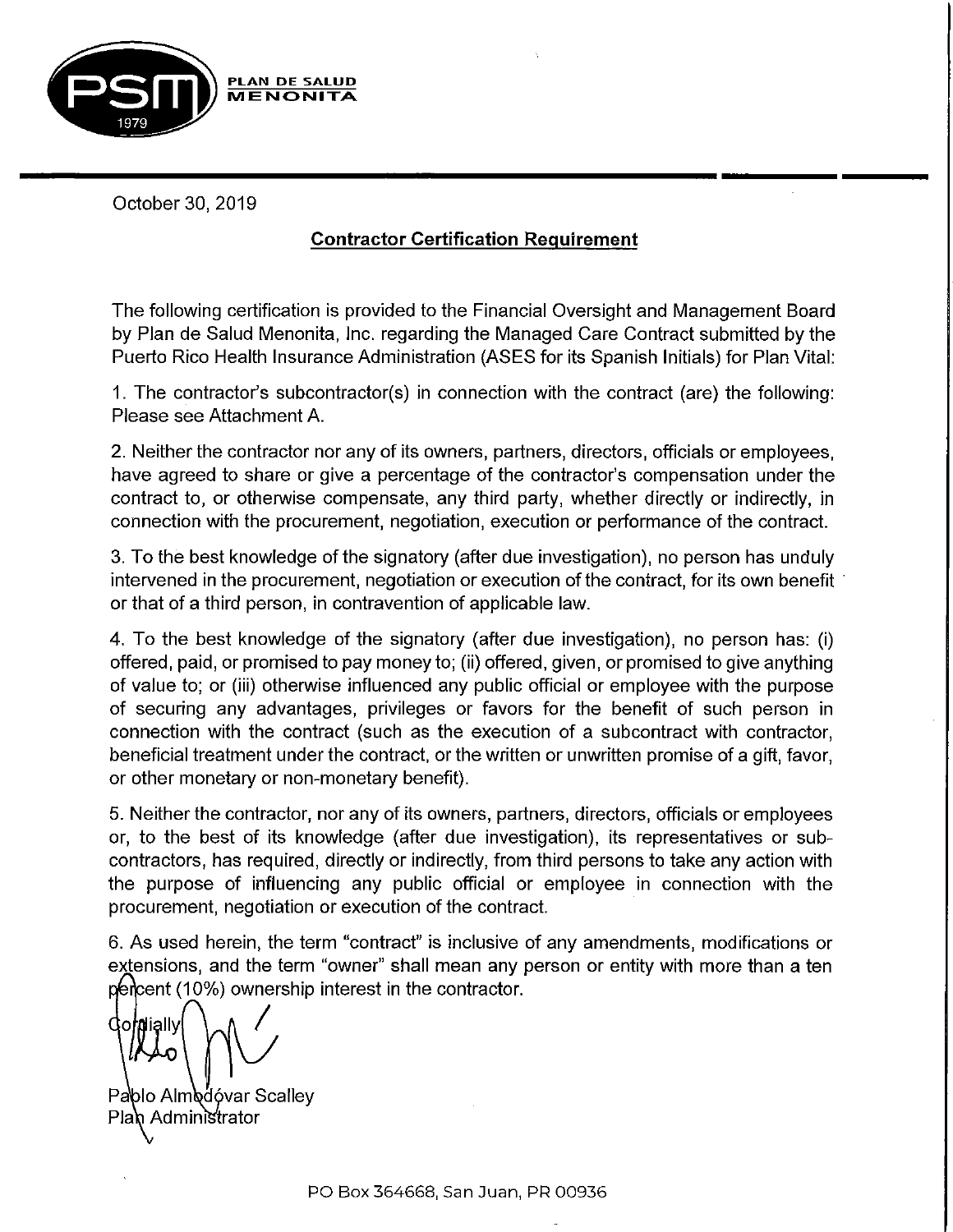# ATTACHMENT A PSM's Subcontractors List

| <b>Vendor Name</b>                                | <b>Services</b>                                            |
|---------------------------------------------------|------------------------------------------------------------|
| <b>Abreu Technical Corporation</b>                | <b>Windows &amp; Door Works</b>                            |
| <b>ADI</b>                                        | <b>Mailing Process</b>                                     |
| <b>Agilerta</b>                                   | <b>Credentialing</b>                                       |
| Aimée I. Padilla                                  | <b>Consulting Services: Benefits</b>                       |
| <b>Anadon Exterminating</b>                       | <b>Exterminating</b>                                       |
| Aníbal Rivera, MD                                 | <b>PreAuto Consultant</b>                                  |
| <b>APPLICA</b>                                    | <b>Digital Documents Services</b>                          |
| <b>APS</b>                                        | <b>Managed Behavioral Health Organization</b>              |
| <b>Audiovisuals Consultant</b>                    | Consultants in A/V                                         |
| <b>Assertus</b>                                   | <b>Claims Clearinghouse</b>                                |
| <b>BM Electric</b>                                | <b>Electrical Consultants</b>                              |
| Casellas Alcover & Burgos, P.S.C.                 | <b>Legal Services</b>                                      |
| <b>Change Healthcare</b>                          | <b>Clinical Software</b>                                   |
| <b>COMM WAY</b>                                   | <b>Telecommunications Solutions</b>                        |
| <b>COSVI</b>                                      | Alquiler Local Metro San Juan                              |
| Data Access (PSM)                                 | <b>Network Services</b>                                    |
| <b>Eduard Landscaping</b>                         | Mantenimiento de Plantas de Interior                       |
| Enid M. Mateo, MD                                 | <b>Consulting Services: Clinical / MOC</b>                 |
| <b>Hayes</b>                                      | <b>Clinical Software</b>                                   |
| <b>Hera Printing Corp</b>                         | <b>Printing Corp</b>                                       |
| <b>HMS</b>                                        | <b>Population Health Technology (Essette)</b>              |
| Humana                                            | <b>IT Consulting Services (Core System)</b>                |
| <b>Immersion Consulting</b>                       | <b>Consulting Services: Marketing</b>                      |
| Ing. Héctor Rodríguez                             | <b>Engineering</b>                                         |
| Ing. Santiago Burgos Rolón                        | <b>Engineering and Design</b>                              |
| <b>Integrated Information Technology Services</b> | <b>Consulting Services: IT</b>                             |
| <b>Intercom Services</b>                          | Alarms, Access Control (Security), Page Systems            |
| Jessica Rivera                                    | <b>Project Coordination Services</b>                       |
| Johanna Gómez                                     | <b>Consultant: Claims Specialist</b>                       |
| Juvencio Gonzalez                                 | <b>IT Consultant</b>                                       |
| <b>Mayelin Carpio, MD</b>                         | <b>PreAuto Consultant</b>                                  |
| Melissa Miranda                                   | <b>Consulting Services: Pharmacy</b>                       |
| Milliman                                          | <b>Actuarial Services</b>                                  |
| <b>Mozart Inc</b>                                 | <b>Advertising and Public Relations</b>                    |
| <b>Orthotech LLC</b>                              | Orthopedic implants, medical devices and specialty benefit |
|                                                   | management consulting                                      |